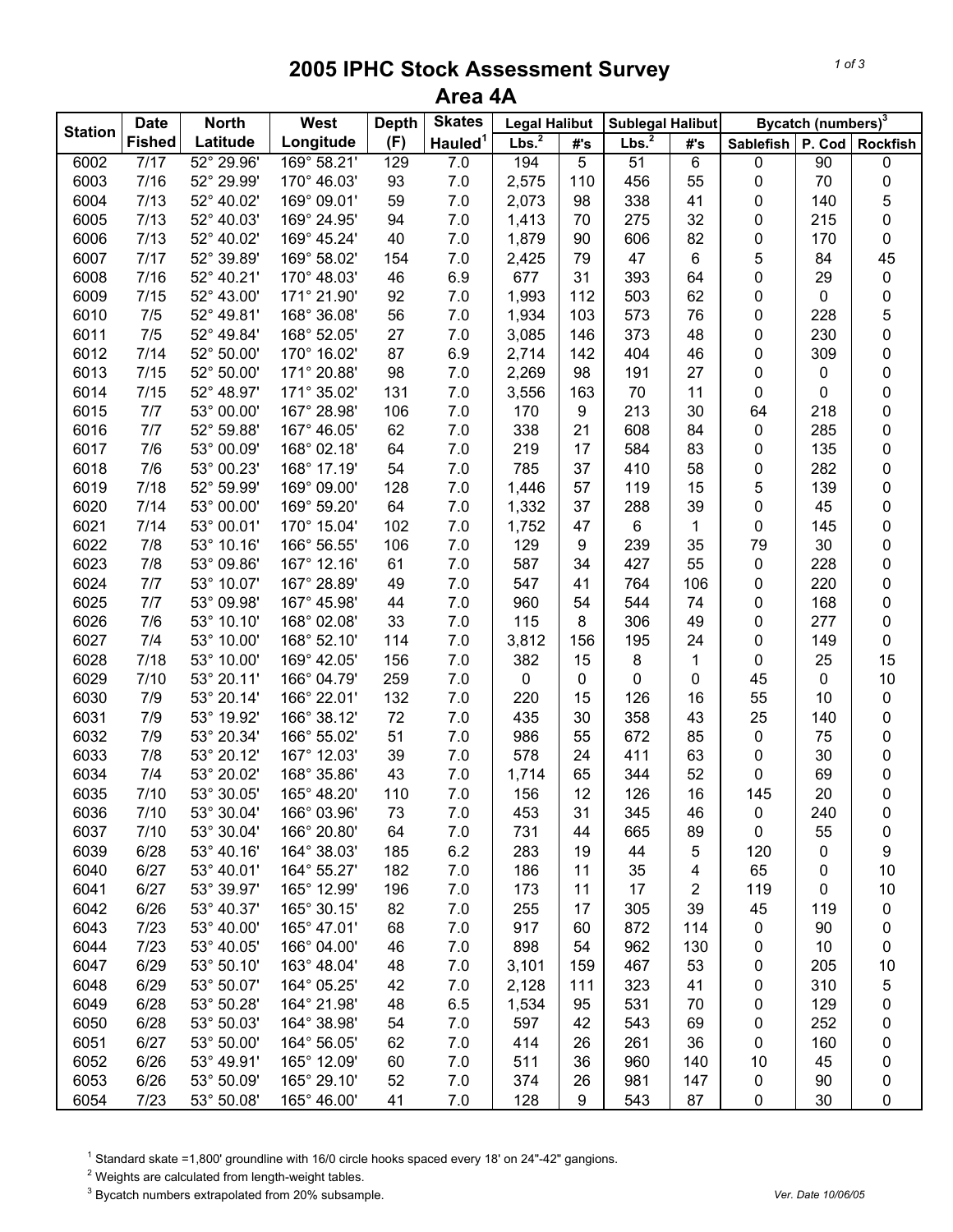## **2005 IPHC Stock Assessment Survey Area 4A**

|                | <b>Date</b>   | <b>North</b> | West        | <b>Depth</b> | <b>Skates</b>       | <b>Legal Halibut</b> |                | Sublegal Halibut  |     |           | Bycatch (numbers) <sup>3</sup> |          |
|----------------|---------------|--------------|-------------|--------------|---------------------|----------------------|----------------|-------------------|-----|-----------|--------------------------------|----------|
| <b>Station</b> | <b>Fished</b> | Latitude     | Longitude   | (F)          | Hauled <sup>1</sup> | Lbs. $^2$            | #'s            | Lbs. <sup>2</sup> | #'s | Sablefish | P. Cod                         | Rockfish |
| 6055           | 7/24          | 53° 50.01'   | 166° 02.98' | 40           | $7.0$               | 777                  | 42             | 584               | 92  | 0         | 5                              | 0        |
| 6056           | 7/24          | 53° 50.02'   | 166° 19.95' | 124          | 7.0                 | 204                  | 9              | 38                | 5   | 0         | 75                             | 0        |
| 6057           | 6/29          | 54° 00.04'   | 164° 06.30' | 41           | 7.0                 | 803                  | 52             | 504               | 69  | 0         | 100                            | 0        |
| 6058           | 6/30          | 54° 00.08'   | 164° 23.27' | 55           | 7.0                 | 316                  | 23             | 650               | 89  | 0         | 54                             | 0        |
| 6059           | 7/1           | 54° 00.00'   | 164° 40.18' | 53           | 7.0                 | 1,390                | 101            | 1,113             | 145 | 0         | 10                             | 0        |
| 6060           | 7/1           | 54° 00.39'   | 164° 57.03' | 43           | 7.0                 | 589                  | 35             | 797               | 121 | 0         | 69                             | 0        |
| 6061           | 7/22          | 54° 00.02'   | 165° 12.14' | 41           | 7.0                 | 1,083                | 54             | 239               | 26  | 0         | 173                            | 0        |
| 6062           | 7/22          | 53° 59.99'   | 165° 28.93' | 40           | 7.0                 | 908                  | 55             | 490               | 62  | 0         | 243                            | 0        |
| 6063           | 7/22          | 53° 59.98'   | 165° 48.03' | 39           | 7.0                 | 1,993                | 86             | 425               | 62  | 0         | 5                              | 0        |
| 6064           | 6/30          | 54° 10.05'   | 164° 06.99' | 38           | 7.0                 | 513                  | 29             | 368               | 50  | 0         | 141                            | 0        |
| 6065           | 6/30          | 54° 09.77'   | 164° 25.02' | 47           | 7.0                 | 998                  | 66             | 692               | 103 | 0         | 20                             | 0        |
| 6066           | 7/1           | 54° 09.47'   | 164° 40.77' | 39           | 7.0                 | 1,118                | 58             | 421               | 68  | 0         | 50                             | 0        |
| 7001           | 8/24          | 54° 30.06'   | 165° 44.03' | 206          | 7.0                 | 84                   | 6              | 504               | 69  | 10        | 0                              | 0        |
| 7002           | 8/20          | 54° 30.00'   | 166° 18.95' | 269          | 7.0                 | 472                  | 15             | 0                 | 0   | 30        | 0                              | 5        |
| 7003           | 8/20          | 54° 29.97'   | 166° 35.94' | 263          | 7.0                 | 526                  | 15             | 0                 | 0   | 55        | 0                              | 5        |
| 7004           | 8/20          | 54° 29.79'   | 166° 52.87' | 261          | 7.0                 | 428                  | 14             | 0                 | 0   | 15        | 0                              | 5        |
| 7006           | 8/24          | 54° 39.95'   | 165° 25.98' | 108          | 6.5                 | 61                   | $\mathbf 2$    | 282               | 47  | 0         | 42                             | 0        |
| 7007           | 8/24          | 54° 39.83'   | 165° 42.91' | 182          | 7.0                 | 55                   | 3              | 7                 | 1   | 10        | 0                              | 0        |
| 7008           | 8/22          | 54° 40.23'   | 166° 00.92' | 177          | 7.0                 | 77                   | 4              | 0                 | 0   | 5         | 0                              | 0        |
| 7009           | 8/22          | 54° 39.58'   | 166° 17.99' | 172          | 7.1                 | 160                  | 6              | 7                 | 1   | 0         | 10                             | 0        |
| 7010           | 8/21          | 54° 40.09'   | 166° 35.00' | 183          | 7.0                 | 403                  | 20             | 5                 | 1   | 10        | 5                              | 0        |
| 7011           | 7/14          | 54° 40.05'   | 166° 53.14' | 207          | 7.0                 | 1,518                | 58             | 0                 | 0   | 5         | 0                              | 0        |
| 7012           | 7/14          | 54° 40.00'   | 167° 10.02' | 246          | 7.0                 | 416                  | 12             | 0                 | 0   | 5         | 0                              | 10       |
| 7013           | 8/23          | 54° 50.11'   | 165° 25.30' | 83           | 6.9                 | 11                   | 1              | 161               | 34  | 0         | 25                             | 0        |
| 7014           | 8/23          | 54° 50.17'   | 165° 43.02' | 83           | 7.0                 | 43                   | 3              | 251               | 43  | 5         | 76                             | 0        |
| 7015           | 8/22          | 54° 49.95'   | 166° 00.04' | 85           | 7.0                 | 168                  | 6              | 127               | 19  | 0         | 0                              | 0        |
| 7016           | 8/21          | 54° 50.01'   | 166° 18.00' | 90           | 7.0                 | 141                  | 4              | 21                | 3   | 0         | 29                             | 0        |
| 7017           | 8/21          | 54° 50.08'   | 166° 34.92' | 107          | 7.0                 | 39                   | $\overline{2}$ | 0                 | 0   | 0         | 0                              | 0        |
| 7018           | 7/13          | 54° 49.91'   | 166° 52.12' | 144          | 7.0                 | 390                  | 16             | 10                | 1   | 0         | 5                              | 0        |
| 7019           | 7/14          | 54° 50.00'   | 167° 10.06' | 192          | 7.1                 | 1,188                | 46             | 8                 | 1   | 0         | 0                              | 0        |
| 7021           | 7/13          | 54° 59.97'   | 166° 34.12' | 79           | 7.0                 | 216                  | 9              | 9                 | 1   | 0         | 35                             | 0        |
| 7022           | 7/12          | 55° 00.00'   | 166° 51.97' | 83           | 7.1                 | 438                  | 17             | 0                 | 0   | 0         | 0                              | 0        |
| 7023           | 7/8           | 55° 00.16'   | 167° 09.05' | 94           | 7.0                 | 217                  | 11             | 24                | 3   | 0         | 5                              | 0        |
| 7024           | 7/8           | 55° 00.05'   | 167° 27.02' | 160          | 7.1                 | 489                  | 18             | 9                 | 1   | 0         | 20                             | 0        |
| 7025           | 7/13          | 55° 09.92'   | 166° 34.23' | 77           | 7.1                 | 133                  | 7              | 0                 | 0   | 0         | 25                             | 0        |
| 7026           | 7/12          | 55° 09.98'   | 166° 51.09' | 78           | 7.0                 | 252                  | 11             | 0                 | 0   | 0         | 40                             | 0        |
| 7027           | 7/12          | 55° 10.00'   | 167° 09.11' | 82           | 7.1                 | 843                  | 33             | 26                | 3   | 0         | 30                             | 0        |
| 7028           | 7/8           | 55° 10.03'   | 167° 26.03' | 88           | 7.1                 | 478                  | 19             | 29                | 4   | 0         | 31                             | 0        |
| 7029           | 7/7           | 55° 10.10'   | 167° 44.06' | 164          | 7.0                 | 465                  | 20             | 21                | 3   | 0         | 46                             | 0        |
| 7030           | 7/7           | 55° 20.04'   | 167° 44.05' | 88           | 7.1                 | 101                  | $\,6$          | 0                 | 0   | 0         | 40                             | 0        |
| 7031           | 7/7           | 55° 20.06'   | 168° 00.95' | 196          | 7.0                 | 424                  | 20             | 9                 | 1   | 0         | 15                             | 5        |
| 7032           | 7/6           | 55° 30.05'   | 168° 00.98' | 78           | 7.0                 | 202                  | 9              | 49                | 6   | 0         | 70                             | 0        |
| 7033           | 7/6           | 55° 30.09'   | 168° 18.99' | 133          | 7.1                 | 138                  | 5              | 0                 | 0   | 0         | 86                             | 0        |
| 7034           | 7/6           | 55° 40.09'   | 168° 36.93' | 78           | 7.1                 | 18                   | 1              | 0                 | 0   | 0         | 224                            | 0        |
| 7035           | 7/5           | 55° 50.01'   | 168° 37.02' | 78           | 7.1                 | 643                  | 19             | 38                | 5   | 0         | 91                             | 0        |
| 7036           | 7/5           | 55° 49.99'   | 168° 52.05' | 158          | 7.0                 | 395                  | 16             | 26                | 3   | 0         | 70                             | 0        |
| 7037           | 7/4           | 56° 00.02'   | 168° 19.01' | 85           | 7.1                 | 57                   | 4              | 133               | 20  | 0         | 60                             | 0        |
| 7038           | 7/5           | 56° 00.03'   | 168° 36.99' | 140          | 7.0                 | 17                   | 1              | 0                 | 0   | 0         | 70                             | 0        |
| 7039           | 7/1           | 56° 00.20'   | 169° 48.45' | 139          | 7.0                 | 193                  | 8              | 0                 | 0   | 0         | 30                             | 35       |
| 7040           | 7/1           | 56° 00.11'   | 170° 06.15' | 94           | 7.1                 | 470                  | 17             | 15                | 2   | 0         | 32                             | 0        |

<sup>1</sup> Standard skate =1,800' groundline with 16/0 circle hooks spaced every 18' on 24"-42" gangions.

 $2$  Weights are calculated from length-weight tables.

3 Bycatch numbers extrapolated from 20% subsample. *Ver. Date 10/06/05*